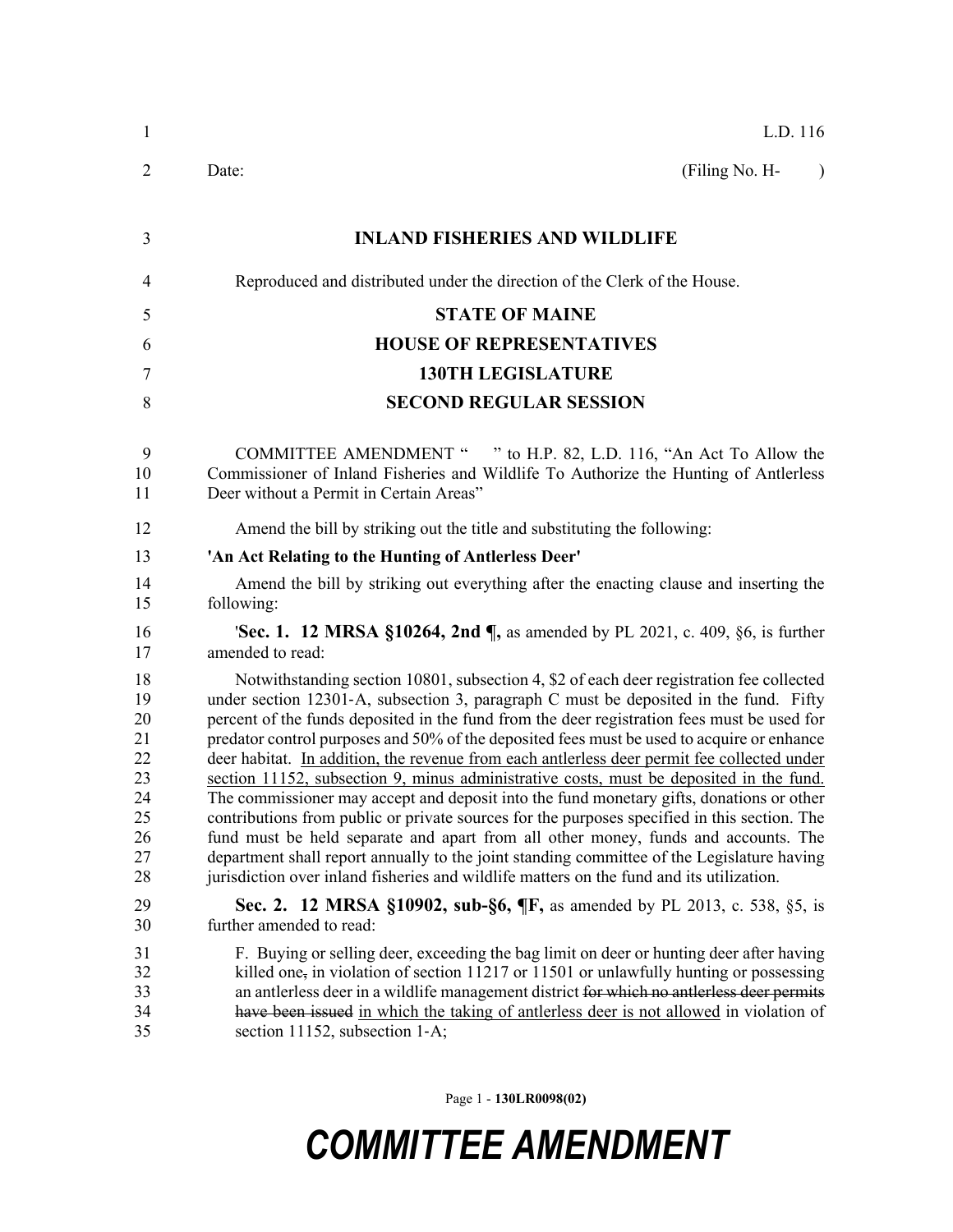1 **Sec. 3. 12 MRSA §10953, sub-§1, ¶C,** as amended by PL 2019, c. 98, §1, is further 2 amended to read: 3 C. Hunt moose with a crossbow in areas of the State open to moose hunting during the 4 open season on moose established by rule in section 11552, subsections 1 and 2 and 5 according to the rules pertaining to moose hunting permits adopted by the 6 commissioner for the protection of the moose resource under section 11551 and in 7 accordance with the provisions of section 11601; and 8 **Sec. 4. 12 MRSA §10953, sub-§1, ¶D,** as amended by PL 2019, c. 98, §1, is further 9 amended to read: 10 D. Hunt deer with a crossbow during the open firearm season on deer as provided in 11 section  $11401$ ; 12 **Sec. 5. 12 MRSA §10953, sub-§1, ¶E,** as amended by PL 2019, c. 637, §2, is 13 repealed. 14 **Sec. 6. 12 MRSA §10953, sub-§1, ¶F,** as enacted by PL 2019, c. 98, §1, is 15 repealed. 16 **Sec. 7. 12 MRSA §10953, sub-§1-C,** as amended by PL 2019, c. 637, §3, is further 17 amended to read: 18 **1-C. Hunting with a crossbow; 65 years of age or older.** A person 65 years of age 19 or older who meets the eligibility requirements of sections 11105, 11106 and 11162 may 20 hunt a wild bird or a wild animal with a crossbow during any open season on that wild bird 21 or wild animal subject to this Part and may take an antlerless deer with a crossbow during 22 the regular archery-only deer hunting season without an antlerless deer permit issued in 23 accordance with section 11152. 24 **Sec. 8. 12 MRSA §11109-A, sub-§2-A,** as enacted by PL 2019, c. 116, §2, is 25 amended to read: 26 **2-A. Antlerless deer permit.** A super pack license includes: 27 A. An antlerless deer permit as provided under section 11152, except that it is valid 28 only for antlerless deer in wildlife management districts in which at least  $3,500$  2,000 29 antlerless deer permits are issued. No more than 2.5% of those antlerless deer permits 30 may be in the form of a super pack license. The commissioner shall implement a system 31 for issuing antlerless deer permits under this paragraph; and 32 B. An opportunity to enter a bonus antlerless-only an antierless deer permit lottery 33 established by the commissioner by rule pursuant to section 11152. 34 If a super pack licensee obtains an antlerless deer permit pursuant to paragraph A, that 35 person is not eligible to obtain an antlerless deer permit through an antlerless deer permit 36 lottery established by the commissioner pursuant to section 11152. 37 **Sec. 9. 12 MRSA §11109-A, sub-§3, ¶A,** as enacted by PL 2007, c. 163, §1 and 38 affected by §3, is amended to read: 39 A. One deer during either the regular open firearm season or the regular archery-only 40 archery season or the special muzzle-loading season in accordance with sections 41 11401, 11403 and 11404, respectively;

Page 2 - **130LR0098(02)**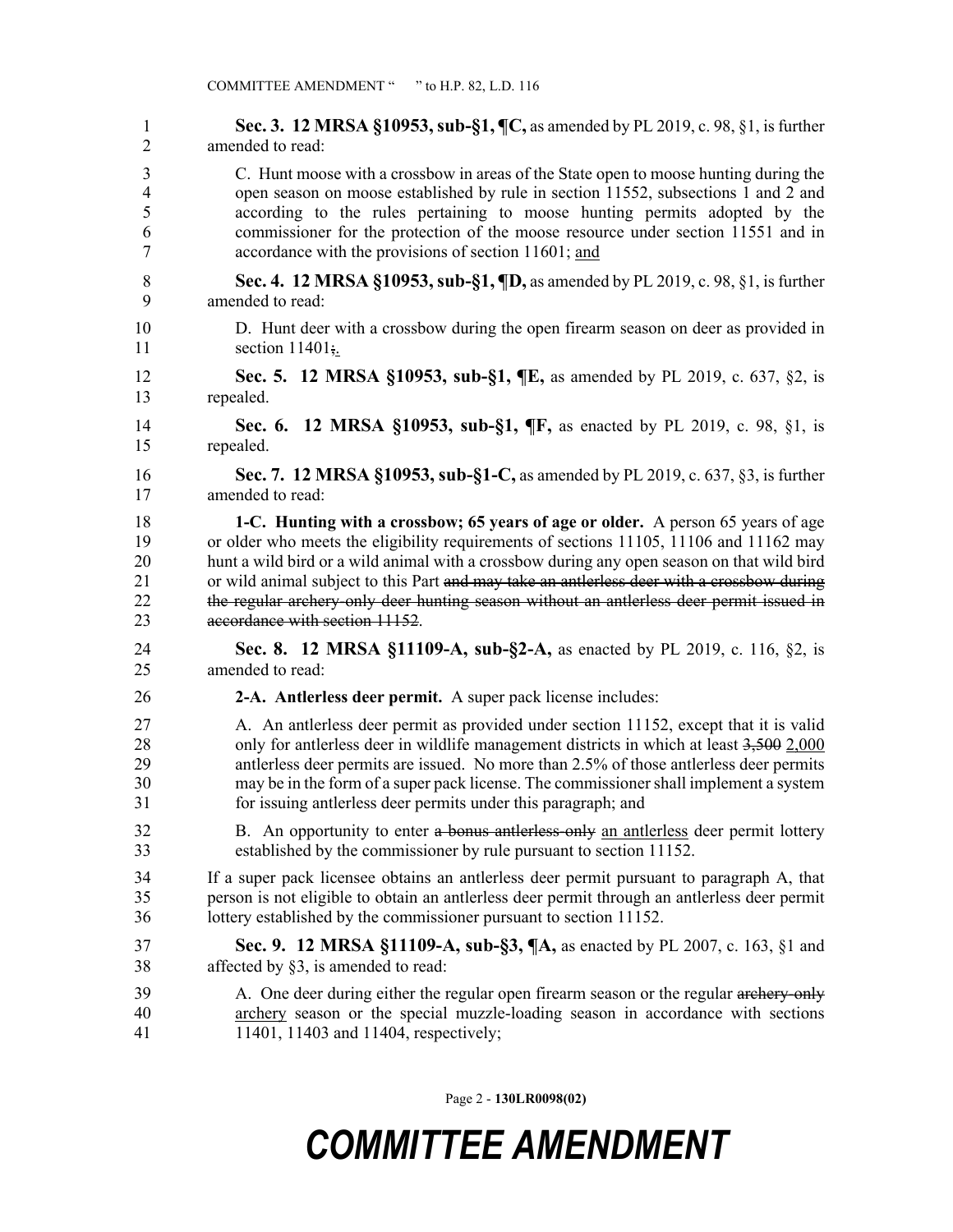1 **Sec. 10. 12 MRSA §11110, sub-§1,** as amended by PL 2017, c. 379, §1, is further 2 amended to read:

3 **1. Transfer permitted.** A person who has been assigned a designated hunting area, 4 zone or season by the department for purposes of hunting a game animal moose may 5 exchange that designated zone, area or season with another person assigned a different 6 hunting zone, area or season for the same game animal for purposes of hunting that same 7 game animal moose. The department may assist in the exchange to ensure that the permit 8 holders meet the requirements of section 10756, but the State bears no responsibility for 9 enforcing the terms of the exchange between the permit holders. The commissioner may 10 adopt rules to implement this section. Rules adopted pursuant to this section are routine 11 technical rules as defined in Title 5, chapter 375, subchapter 2-A.

12 **Sec. 11. 12 MRSA §11152,** as amended by PL 2019, c. 324, §2, is further amended 13 to read:

14 **§11152. Antlerless deer; regulation and authority to issue permits**

15 **1. Permit required.** Except as otherwise authorized pursuant to this Part, a person 16 may not hunt antlerless deer as authorized in this section unless that person has a valid 17 permit issued under this section or is hunting in an area that is designated by rule as open 18 to the hunting of antlerless deer or either-sex deer without an antlerless deer permit.

19 A. Each day a person violates this subsection that person commits a Class E crime for 20 which a minimum fine of \$50 and an amount equal to twice the applicable license fee 21 must be imposed.

22 **1-A. Antlerless deer in wildlife management districts with no permits issued.**  23 Except as otherwise provided in this Part, a person may not hunt or possess an antlerless 24 deer in a wildlife management district or a portion of a wildlife management district that 25 does not have permits issued in which the taking of antlerless deer is not allowed. A person 26 may possess in one of those districts an antlerless deer that has been lawfully registered 27 taken in another district where permits have been issued antlerless deer may be legally 28 taken.

29 A person that violates this subsection commits a Class D crime for which a minimum fine 30 of \$1,000 must be imposed, and the court shall impose a sentencing alternative involving 31 a term of imprisonment of at least 3 days, none of which may be suspended.

32 **2. Authority to regulate taking of antlerless deer.** The commissioner may regulate 33 the taking of antlerless deer by rule within an area of the State as necessary to maintain 34 deer populations in balance with available habitat if the demarcation of each area follows 35 recognizable physical boundaries such as rivers, roads and railroad rights-of-way. This 36 subsection does not apply to a person with a special antlerless deer permit under subsection 37 7.

38 **2-A. Authority to regulate taking of antlerless deer in certain areas within wildlife**  39 **management districts where no permits are issued.** The commissioner may by rule issue 40 permits in a designated geographical area within a wildlife management district where no 41 antlerless deer permits are issued to maintain balanced deer populations. A designated 42 geographical area under this subsection may consist of an entire town or other area but 43 must have a demarcation of the area that follows recognizable physical boundaries such as 44 rivers, roads and railroad rights-of-way.

Page 3 - **130LR0098(02)**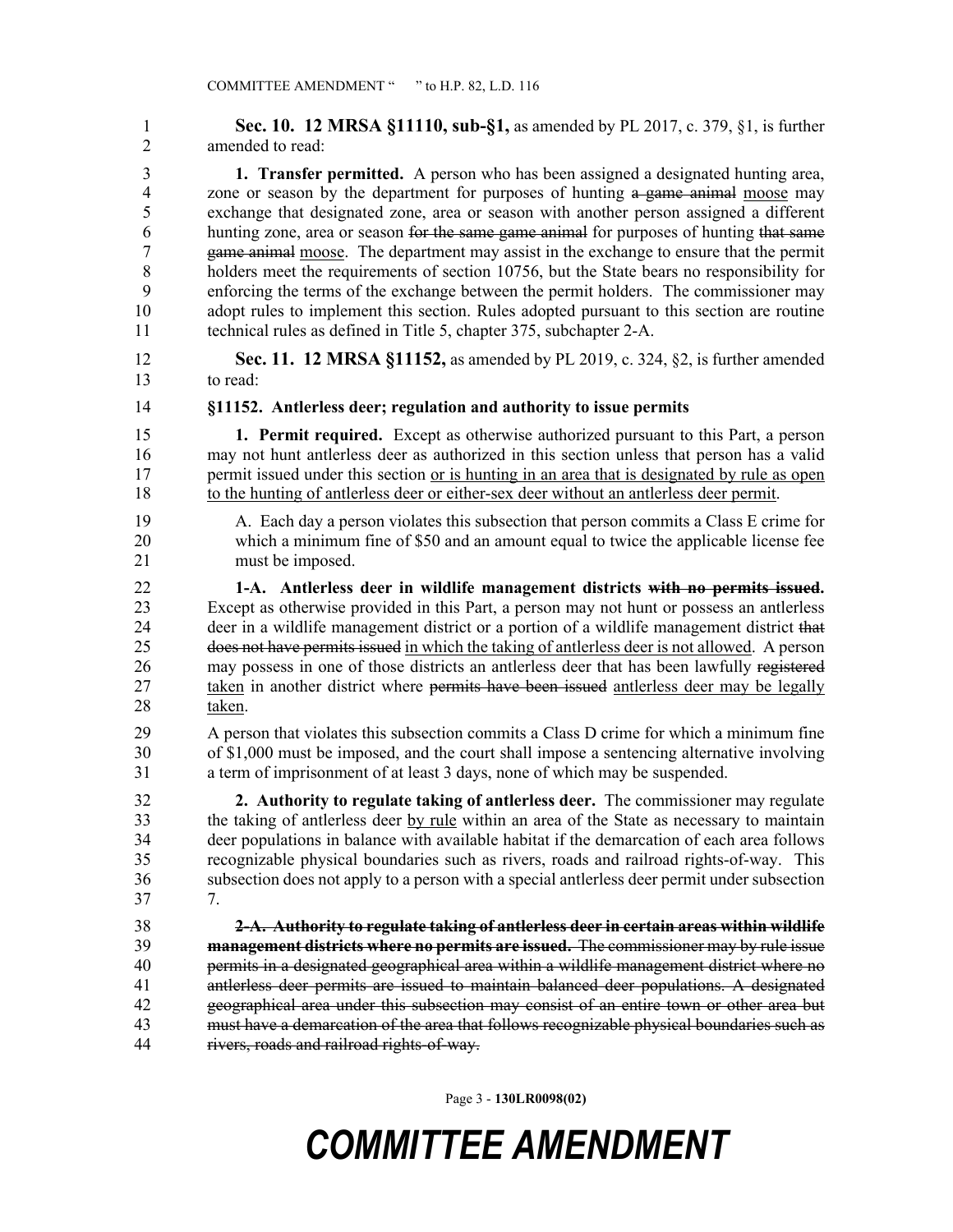1 **3. Rulemaking.** The commissioner may adopt rules necessary for the administration, 2 implementation, enforcement and interpretation of this section, except that the commissioner is not authorized to establish an antierless deer permit system lottery unless commissioner is not authorized to establish an antlerless deer permit system lottery unless 4 otherwise specified in this section. If the commissioner establishes by rule a lottery for 5 issuing antlerless deer permits to eligible persons, the commissioner may also allow for the 6 direct purchase of additional antlerless deer permits in certain wildlife management 7 districts or portions of wildlife management districts as the commissioner finds necessary 8 to maintain balanced deer populations. The commissioner may appoint clerks or agents 9 under section 10801 to process applications for permits issued under this section. A clerk 10 or agent appointed by the commissioner to process applications shall charge a fee of \$2 for 11 each application processed by that clerk or agent under this section. Rules adopted by the 12 commissioner that provide for permits to be issued to nonresident hunters must provide 13 that:

14 B. No more than 15% of the antlerless deer permits issued in any one district or in any 15 one zone may be issued to nonresident hunters.

16 Rules adopted pursuant to this subsection are routine technical rules as defined in Title 5, 17 chapter 375, subchapter 2‑A.

18 **4. Landowner consideration.** An antlerless deer permit system lottery adopted by 19 the commissioner pursuant to this section may include a provision giving special 20 consideration to landowners who keep their lands open to hunting by the public. As part 21 of the special consideration to those landowners, the commissioner shall provide at least 22 25% of the available antlerless deer permits in a wildlife management district to eligible 23 landowners that apply for an antlerless deer permit in that district. Any 2 or more areas of 24 land owned by the same person that are open for hunting and that would be contiguous land owned by the same person that are open for hunting and that would be contiguous 25 except for being divided by one or more roads are considered contiguous for the purposes 26 of determining landowner eligibility for special consideration under this subsection.

27 **5. Hunter permit transfers.** A resident may take an antlerless deer if another resident 28 who holds a valid antlerless deer permit transfers the permit to that resident by identifying 29 the name and address of the transferee on the permit as well as any other information 30 reasonably requested by the commissioner and then returns the permit to the department 31 prior to the start of the firearm season on deer. A nonresident may take an antlerless deer 32 if another nonresident who holds a valid antlerless deer permit transfers the permit to that 33 nonresident by identifying the name and address of the transferee on the permit as well as 34 any other information reasonably requested by the commissioner and then returns the 35 permit to the department prior to the start of the firearm season on deer. The commissioner 36 shall record a transfer under this subsection and return the permit to the transferee. A valid 37 permit must be in the possession of the transferee in order for the transferee to take an 38 antlerless deer.

39 **5-A. Permit transfer to junior hunter.** Notwithstanding subsection 5, a junior hunter 40 may take an antlerless deer if another person who holds a valid antlerless deer permit 41 transfers that permit to that junior hunter by identifying the name and address of the 42 transferee on the permit as well as any other information reasonably requested by the 43 commissioner and then returns the permit to the department at least 48 hours prior to the 44 junior hunter's hunting antlerless deer. Upon transfer of the antlerless deer permit to a 45 junior hunter, the transferor may not hunt an antlerless deer pursuant to the transferred

Page 4 - **130LR0098(02)**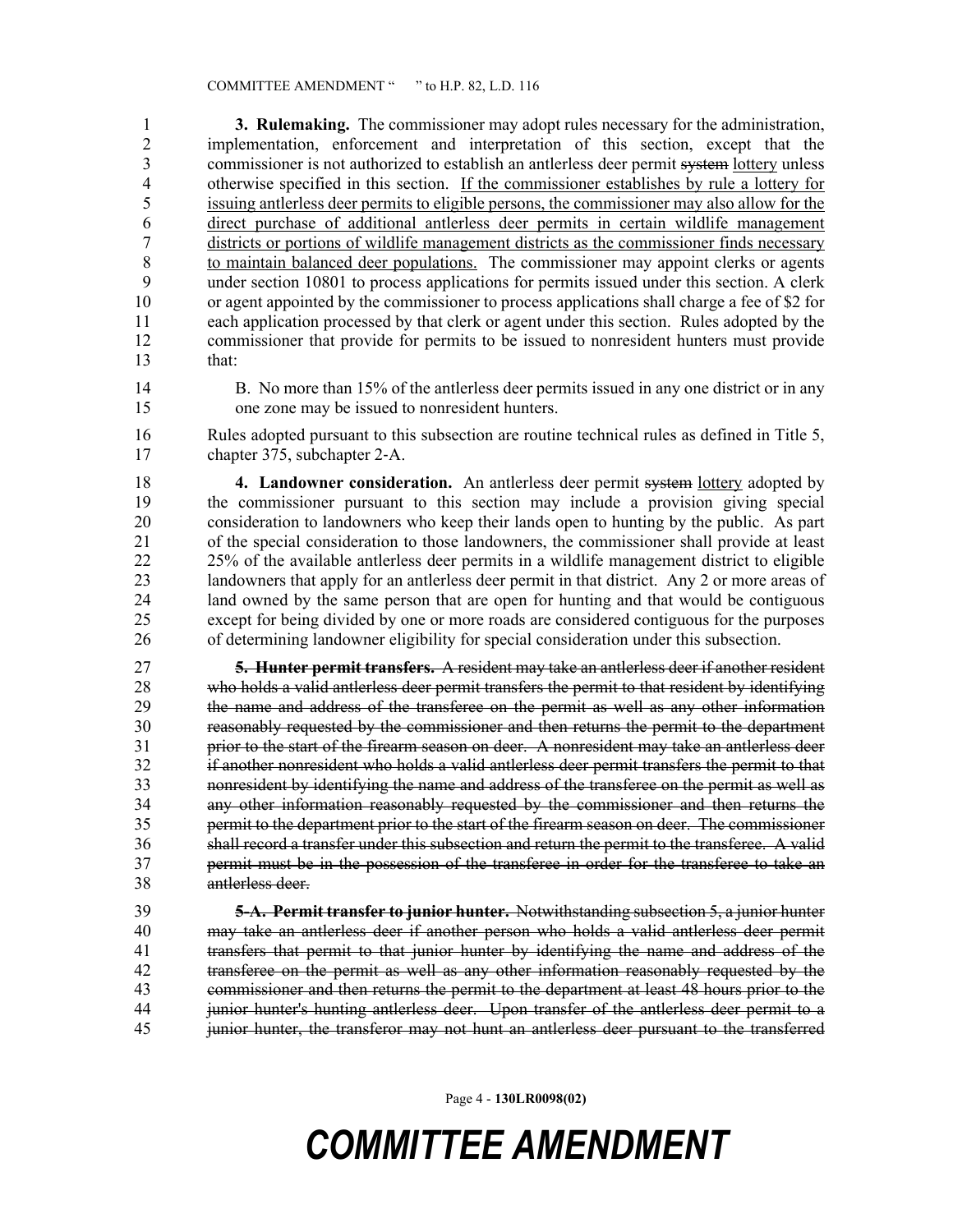- permit but remains eligible, unless otherwise prohibited, to take a deer other than an antlerless deer in accordance with this Part. 1 2
- 3 The commissioner shall record a transfer under this subsection and return the permit to the 4 transferee. A valid permit must be in the possession of the transferee in order for the 5 transferee to take an antlerless deer.
- 6 **7. Special antlerless deer permit.** The commissioner shall issue a special antlerless 7 deer permit to an eligible person who has lost all or part of one or more lower limbs, not 8 including a partial foot amputation, or is suffering from the permanent loss of use of both 9 lower limbs. The commissioner shall issue a permit upon application and after the 10 applicant verifies that person's ambulatory disability with a letter signed by a physician 11 confirming the person's condition. A person who is issued a special antlerless deer permit 12 under this subsection may take an antlerless deer in any part of the State open to the taking 13 of antlerless deer pursuant to subsection 3.
- 14 **8. Junior hunter consideration.** An antlerless deer permit system lottery adopted by 15 the commissioner pursuant to this section may include a provision giving special 16 consideration to persons with a valid junior hunting license. As part of the special 17 consideration to junior hunters, the commissioner shall provide at least 25% of the available 18 antlerless deer permits in a wildlife management district to persons with a valid junior 19 hunting license who apply for an antlerless deer permit in that district.
- 

20 **9. Fee.** The fee for an antlerless deer permit is \$12 for residents and nonresidents.

21 **Sec. 12. 12 MRSA §11403, sub-§2,** as amended by PL 2019, c. 325, §5, is further 22 amended to read:

23 **2. Open archery season on deer.** The commissioner shall by rule establish a regular 24 archery-only archery season beginning at least 30 days prior and extending to the beginning 25 of the regular deer hunting season, as described in section 11401, subsection 1, paragraph 26 A, for the purpose of hunting deer with bow and arrow only or crossbow. During the 27 regular archery-only archery season on deer the following restrictions apply.

- 28 A. A person may not take a deer during a regular archery-only archery season unless 29 that person uses a hand-held bow and broadhead arrow in accordance with section 30 11214, subsection 1, paragraph P or a crossbow in accordance with section 10953, 31 subsection 3.
- 32 B. A person may not carry firearms of any kind while hunting any species of wildlife 33 with bow and arrow or crossbow during the regular archery-only archery season on 34 deer. This paragraph may not be construed to prohibit a person from carrying a 35 concealed weapon in accordance with Title 25, section 2001‑A.
- 36 C. Except as provided in section 11109‑A, subsection 3, if a person takes a deer with 37 bow and arrow or crossbow during the regular archery-only archery season on deer, 38 that person is precluded from further hunting for deer during that year except as 39 otherwise provided in law or rule.
- 40 D. Except as provided in this subsection, the provisions of this Part concerning deer 41 are applicable to the taking of deer with bow and arrow and crossbow, including the 42 transportation, registration and possession of deer taken by this method these methods.
- 43 A person who violates this subsection commits a Class E crime.

Page 5 - **130LR0098(02)**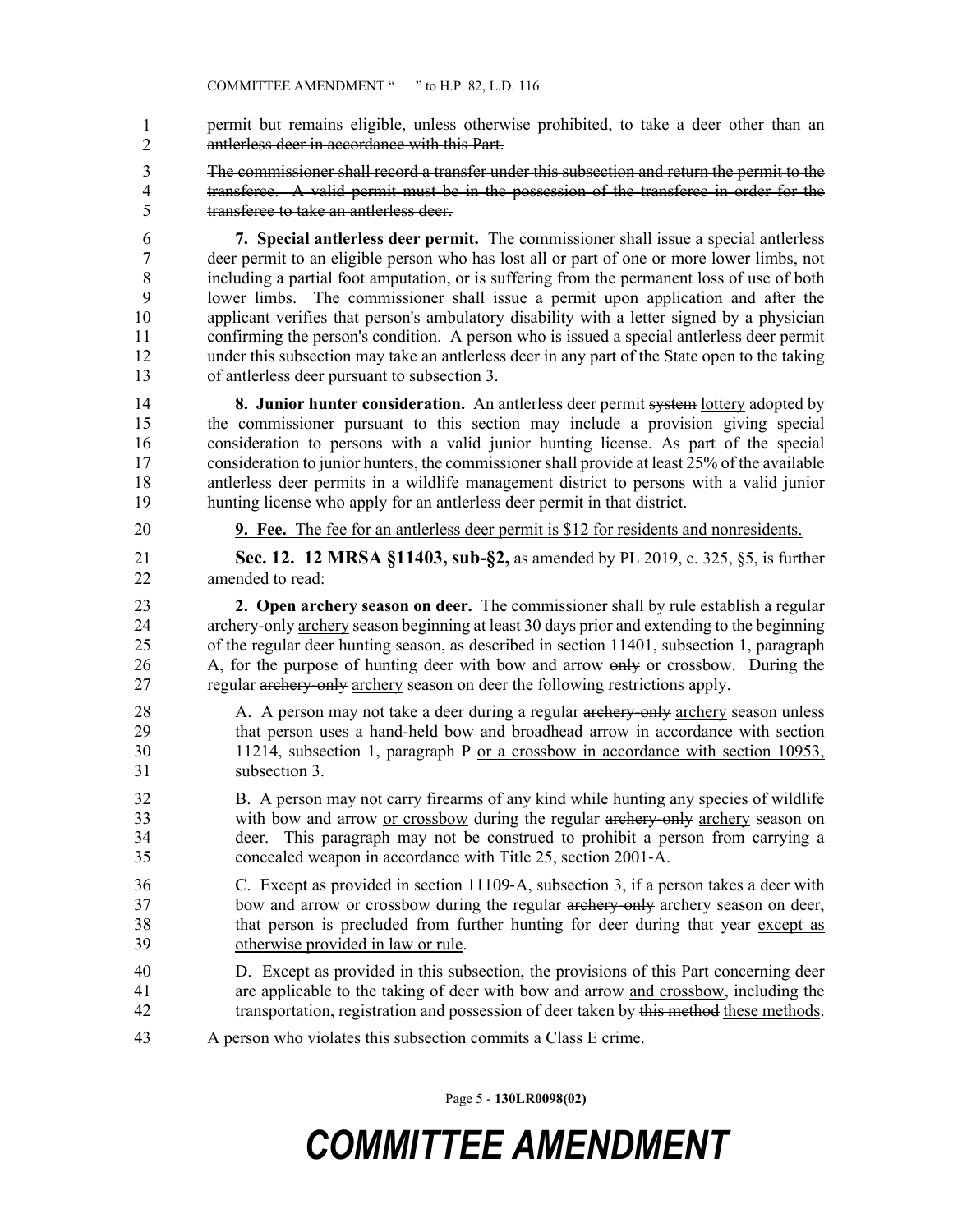| 1              | Sec. 13. 12 MRSA §11701, first ¶, as amended by PL 2019, c. 98, §2, is further                 |
|----------------|------------------------------------------------------------------------------------------------|
| $\overline{2}$ | amended to read:                                                                               |
| 3              | The commissioner may establish open seasons for hunting wild turkeys, designate                |
| $\overline{4}$ | areas that are open to the taking of wild turkeys in any part of the State, prescribe the form |
| 5              | and regulate the number of permits to be issued, determine the number and sex of the birds     |
| 6              | to be harvested, establish bag limits, establish permit eligibility requirements, establish    |
| $\overline{7}$ | legal hunting times, specify the types of weapons to be used during any open wild turkey       |
| $8\,$          | hunting season and make any other rules that the commissioner considers necessary for the      |
| 9              | protection of the wild turkey resource. The rules must permit the use of a crossbow during     |
| 10             | an open season for hunting wild turkey, except that a person may not hunt wild turkey with     |
| 11             | a crossbow during the fall open season on hunting wild turkey as established by the            |
| 12             | commissioner.                                                                                  |
| 13             | Sec. 14. Examination of crossbow laws. The Department of Inland Fisheries and                  |
| 14             | Wildlife shall determine the statutory changes necessary to remove the distinction between     |
| 15             | hunting with a bow and arrow and crossbow. The department shall report the department's        |
| 16             | findings and recommendations on the necessary changes as well as the cost, timeline and        |
| 17             | impact of the changes to the joint standing committee of the Legislature having jurisdiction   |
| 18             | over inland fisheries and wildlife matters by January 3, 2023. The committee may report        |
| 19             | out a bill related to crossbows to the 131st Legislature in 2023.                              |
| 20             | Sec. 15. Appropriations and allocations. The following appropriations and                      |
| 21             | allocations are made.                                                                          |
| 22             | <b>INLAND FISHERIES AND WILDLIFE, DEPARTMENT OF</b>                                            |
| 23             | <b>Resource Management Services - Inland Fisheries and Wildlife 0534</b>                       |
| 24             | Initiative: Provides allocations to acquire or enhance deer habitat.                           |
| 25<br>26<br>27 | <b>OTHER SPECIAL REVENUE FUNDS</b><br>2021-22<br>2022-23<br>All Other<br>\$811,044<br>\$0      |
| 28             | \$0<br>\$811,044<br>OTHER SPECIAL REVENUE FUNDS TOTAL                                          |
| 29             |                                                                                                |
| 30             | Amend the bill by relettering or renumbering any nonconsecutive Part letter or section         |
| 31             | number to read consecutively.                                                                  |
| 32             | <b>SUMMARY</b>                                                                                 |
| 33             | This amendment adds the following provisions to the bill.                                      |
| 34             | 1. It creates a \$12 antierless deer permit fee. The revenue from the \$12 antierless deer     |
| 35             | permit fee, less administrative costs, is deposited in the Maine Deer Management Fund.         |
| 36             | 2. It allows super pack license holders to use their antierless deer permits in wildlife       |
| 37             | management areas where 2,000 or more antierless permits are issued.                            |
| 38             | 3. It eliminates swaps and transfers of permits for game animals, except moose. It             |
| 39             | eliminates resident hunter antlerless deer permit transfers and antlerless deer permit         |
| 40             | transfers to junior hunters.                                                                   |

Page 6 - **130LR0098(02)**